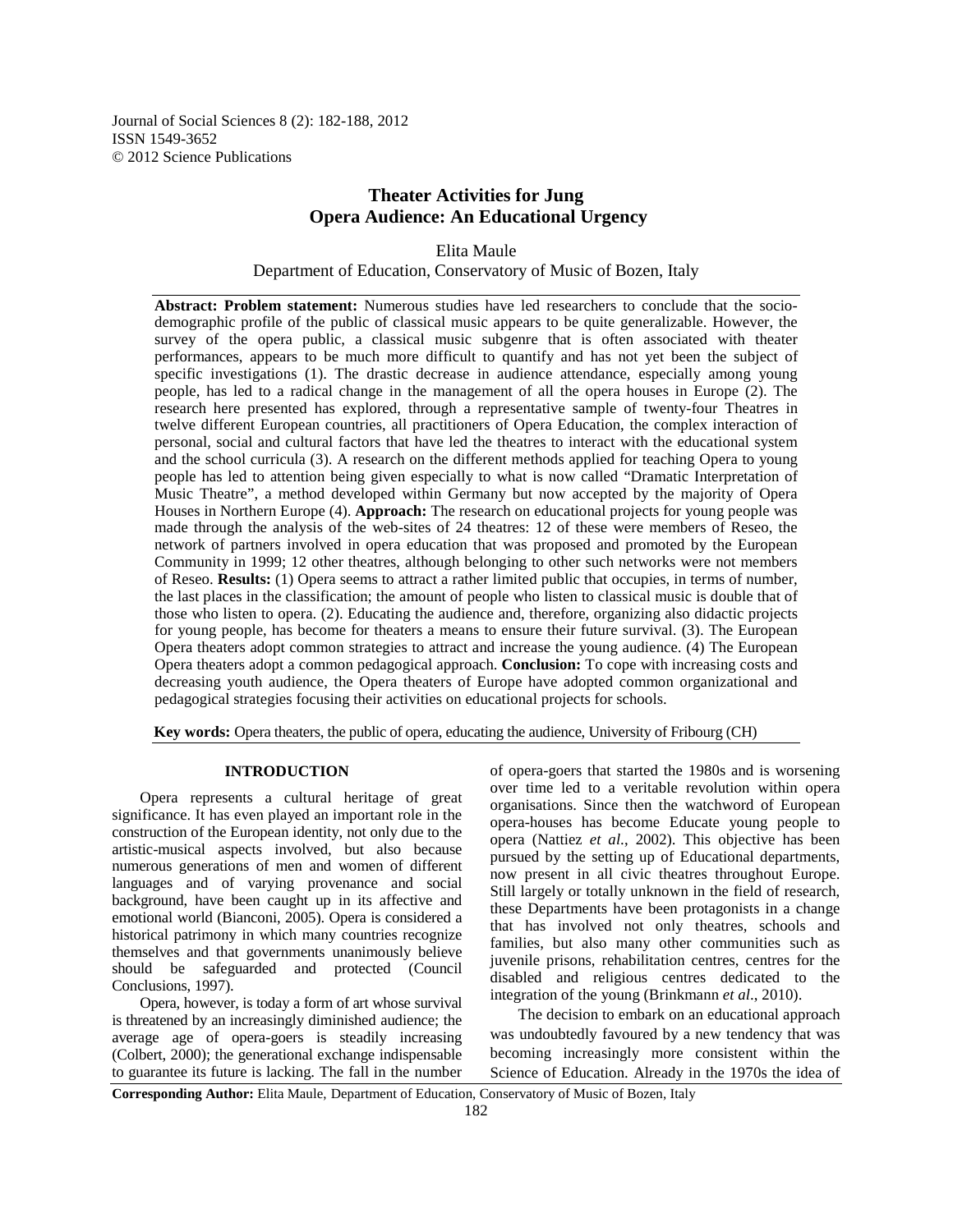an open education system endorsed forms of collaboration between school and territory aimed at introducing the innovative elements that the environmental culture had always produced and disseminated but which the education sector, with its jumbled legal system, had never been able to embrace in acceptable times (Frabboni and Guerra, 1991). The 1980s, then, saw the start of a consolidated move towards the implementation of an integrated educational system, designed for the purposes of coming to terms with the very rapid intrusion of a large number of new figures, both public and private, within the education sector (Elita, 2011)*.* The move represented an attempt to readjust the balance of the whole system by fostering new possible links between the scholastic and extra-scholastic dimensions of education. The school therefore delegated part of its programme to external collaborators and the theatres arrived just at the right moment, becoming an ideal partner of the scholastic institutions and offering an environment where the young audience could be more readily reached and in large numbers.

 This novel turn appears to have brought about a historical change in the dynamics that governed the organization of the theatres: singers, scenographers, dancers, costume designers, orchestral players, have since then divided their role between that of the artist and that of educator.

 This new direction undertaken by theatres and opera-houses was by no means without fruit, on the contrary, the following obtained among the young audience is a sure mark of the success of the initiatives. Suffice it to consider that in 2007 alone, the Educational department of the Gran Teatre del Liceu di Barcellona counted as many as 183,600 students attending the 302 educational events arranged especially for children and schools; the Teatro Regio in Turin each year involves more than 50,000 young people while the Teatro d'opera in Rome attracts over 30,000. These figures also show how the theatres today represent an opportunity of work for many young educators in the music sector. While a fair number of collaborators are employed permanently in the organization of educational events (over 20 even in modest institutions such as the Scottish Opera), other young experts are taken on with temporary contracts. And in the 2007-8 season alone as many as 418 young external collaborators were involved in the education programmes of the Gran Teatre Del Liceu in Barcelona.

**The cost of opera and its audience is the opera audience really an ugency in europe and to what extend?** Already in the 1960s (Baumol and Bowen, 1981) highlighted the permanent financial difficulties (the "Cost Disease") afflicting theatres of opera and ballet. The reasons, of a structural nature, stemmed from the substantial differences between the cultural productions, defined as a "stagnant division" and that of other sectors of the economy, characterized by a constant increase in productivity (Frey, 2003). Opera is one of the most expensive forms of art; 58% of its budget covers the labour costs alone. The cost disease mentioned by (Baumol and Bowen, 1981) however, affects the opera-houses during the phase of preparation but not during that of distribution, a sector able to guarantee a certain degree of productivity (Kiefer, 2005).

 To tackle these problems, theatres have for some time now moved towards a business-like type of organization and the educational interventions directed at the younger audience should be viewed precisely in terms of a marketing strategy whose main aim is to broaden the audience, especially in the direction of the younger sector, which has been shown to be in a genuine state of emergency, as underlined by numerous studies (Bentoglio, 2007; Nattiez *et al*., 2002). However, as Trosby argues, the taste for "good music" is an acquired taste that will increase over time with exposure. "In the household production model, the relative consumption of the arts will rise over time, non because of a shift in tastes, but because the shadow price of the arts falls as experience, understanding and other human capital attributes associated with the arts are acquired […]. As we have noted, cultural consumpion can be interpreted as a process leading both to present satisfation and to the accumulation of knoledge and experience affecting future consumpion" (Throsby, 1994).

 But is the opera audience really an ugency in Europe and to what extend?

 In 2007, the Education and Culture Directorate-General of the European Commission has been keen to measure public opinion on culture and values within Europe, in order to ascertain both their position and behaviour in this area. The survey was carried out by TNS Opinion and Social, interviewing 26755 citizens in the 27 Member States.

 Respondents were asked how many times, if at all, they had taken part in various cultural activities over the 12 months running up to their interview (Farinha, 2007).

 It is clear, as shown in Fig. 1, that "of the activities presented to respondents in this exercise, seeing a ballet, dance performance or opera is the least common activity, with less than 2 in 10 (18%) doing this at least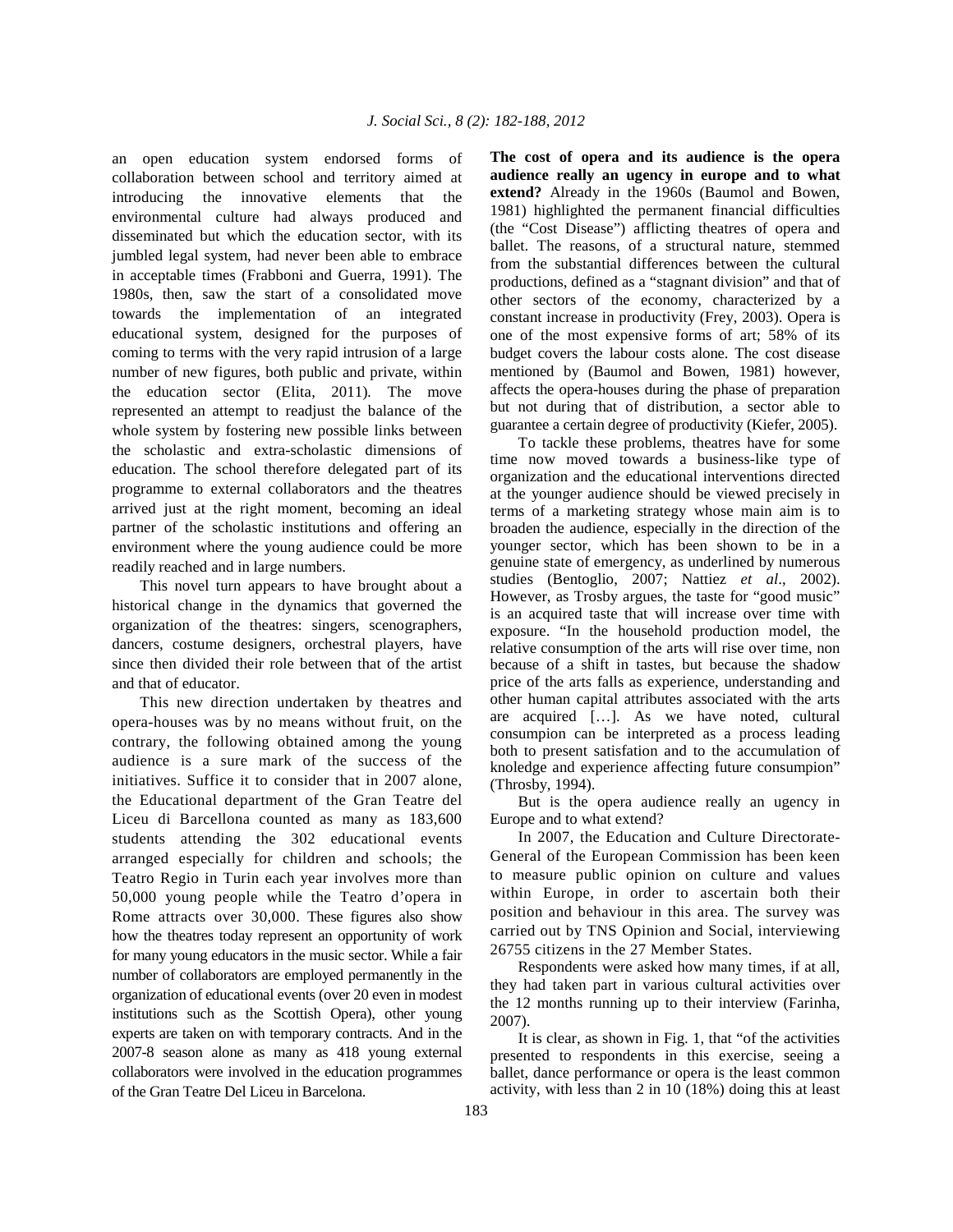once and just 2% five times or more […]. As we would perhaps logically predict, there is a clearly discernable relationship between overall participation rates and frequency of participation for the above activities. Thus, for example, over half of the vast majority of all respondents who have watched/listened to a cultural program on the television or radio, do over five times a year. Meanwhile, of the minority who attend ballet/dance/opera only a slim proportion does so over five times a year. Though the situation no doubt varies from one activity to the next, we may reasonably hypothesise that the same factors that lead to lower participation rates for certain activities also contribute to the lower frequency of participation amongst those who have an interest in that area" (Farinha, 2007):

- Such data consider the participation to ballet, dance performance or opera together
- If we consider the participation to opera itself, the results appear even smaller

 A survey carried out in 2003 by the European Commission (Eurobarometer, 2003) set out to investigate the cultural requisites of the 14 States who were then candidates for entering the European Union. The percentage of spectators who, of those that had attended at least one live performance in 2003, had chosen an opera (or operetta) was found to be quite low and much lower than the percentage interested in classical music in general (The 13 candidate countries applying for European Union membership in 1999 were: Bulgaria, Cyprus, the Czech Republic, Estonia, Hungary, Latvia, Lithuania, Malta, Poland, Romania, Slovakia, Slovenia and Turkey).

 As the Fig. 2 below highlights, "there is a significant difference among musical preferences in the different segments of society. The intuitive clash between age groups (the older the people are the more likely they enjoy classical music and vice versa, the younger they are, the more they like contemporary music like rock and pop) seems to be accompanied with another one that has to do with the education level of the respondents. The more educated people are, the more likely they are to attend classical music events and the less likely they are to attend folk and traditional concerts, which are the most popular among the least educated people (43%) in every societal segment we investigate" (Eurobarometer, 2003).

 Other results, providing a useful indication of preferences, are offered by European studies on the fruition of music through channels other than live performance (Eurobarometer, 2003).

 Once again, as shown below in Table 1, opera seems to attract a rather limited public that occupies, in terms of number, the last places in the classification.



Fig. 1: Involvement of European Population in General Cultural Activities. Year 2007 (Source: European Commission, Euro barometer 2007)



Fig. 2: Percentage of spectators in the 14 States who were then candidates for entering the European Union who had attended at least one live performance in 2003 (Source: European Commission, Euro barometer 2003)

It is interesting to observe how the amount of people who listen to classical music is double that of those who listen to opera.

 The statistics therefore confirm the state of stalemate into which interest in opera has fallen in Europe.

 Not only the advanced age of the audience and their cultural and socio-economic level, but also logistic problems and the ever-growing lack of free time represent further obstacles to a possible increase in the number of opera-goers.

 The most worrying aspect, however, appears to be the very lack of generational exchange that the theatres themselves deem indispensable for their future survival.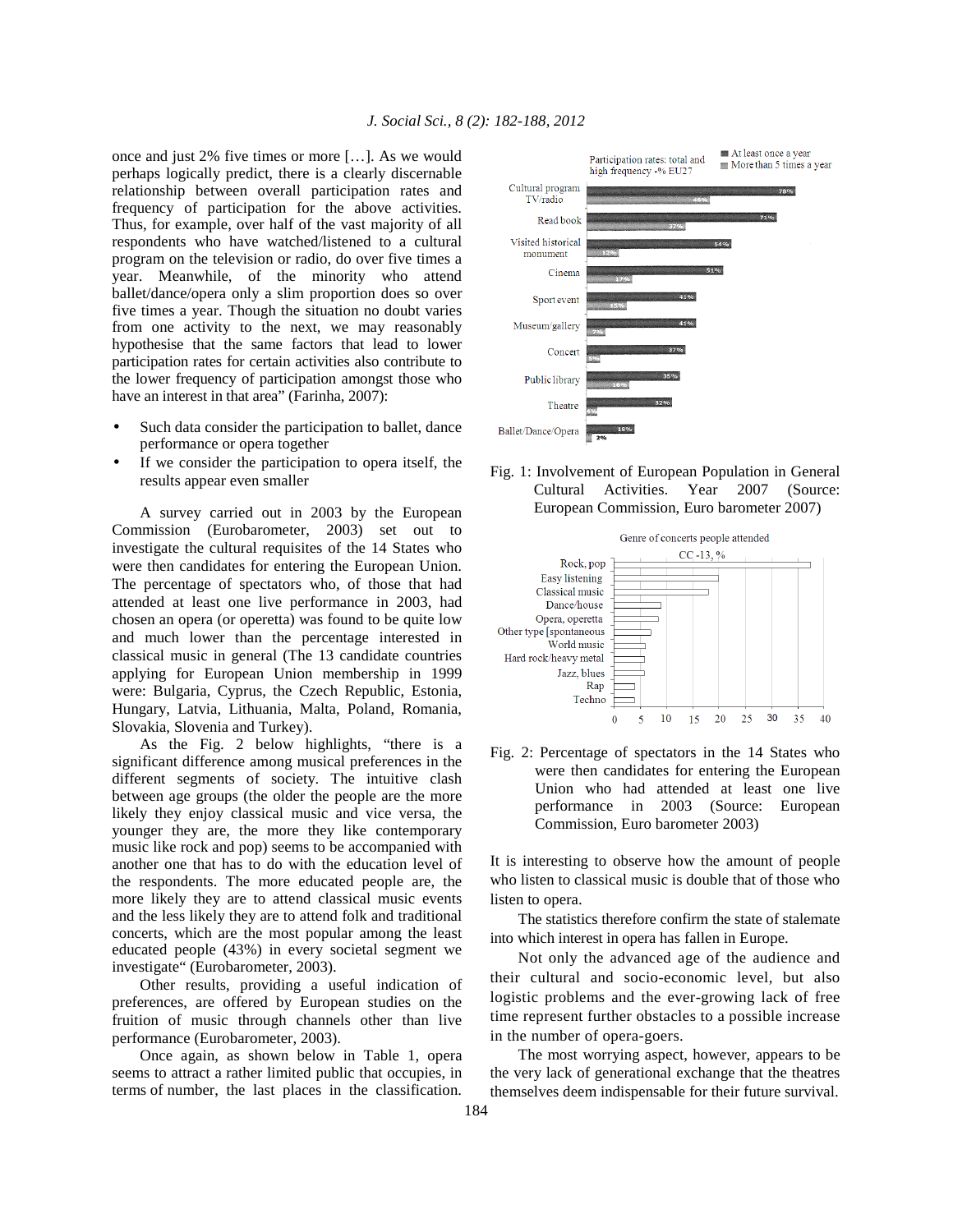| <b>CCEB</b>             | CC 13          |    | 2004           |                |                | Czech |                                        |    |                                                         |
|-------------------------|----------------|----|----------------|----------------|----------------|-------|----------------------------------------|----|---------------------------------------------------------|
| 2003, 1                 | average        |    |                |                |                |       |                                        |    | members Bulgaria Cyprus Republic Estonia Hungary Latvia |
| classical               | 24             | 28 |                | 17             | 14             | 33    | 26                                     | 30 | 31                                                      |
| music                   |                |    |                |                |                |       |                                        |    |                                                         |
| opera,                  | 9              | 14 |                | 9              | 3              | 18    | 13                                     | 26 | 15                                                      |
| operetta                |                |    |                |                |                |       |                                        |    |                                                         |
| rock, pop               | 37             | 44 |                | 31             | 25             | 42    | 37                                     | 34 | 39                                                      |
| hard rock/              |                |    |                |                |                |       |                                        |    |                                                         |
| heavy                   | 6              | 10 |                | 8              | 5              | 15    | 9                                      | 8  | 12                                                      |
| metal                   |                |    |                |                |                |       |                                        |    |                                                         |
| easy                    | 50             | 65 |                | 63             | 92             | 62    | 66                                     | 73 | 74                                                      |
| listening               |                |    |                |                |                |       |                                        |    |                                                         |
| dance                   | 18             | 28 |                | 19             | 8              | 39    | 42                                     | 17 | 49                                                      |
| /house                  |                |    |                |                |                |       |                                        |    |                                                         |
| techno                  | 9              | 15 |                | 10             | $\overline{4}$ | 11    | 8                                      | 12 | 10                                                      |
| Rap                     | 8              | 12 |                | 13             | 6              | 8     | 9                                      | 12 | 15                                                      |
| jazz, blues 11<br>folk, |                | 16 |                | 18             | $\overline{7}$ | 22    | 13                                     | 18 | 21                                                      |
| traditional 57          |                | 32 |                | 72             | 20             | 40    | 29                                     | 31 | 37                                                      |
| world                   | 19             | 21 |                | 45             | 14             | 18    | 27                                     | 26 | 34                                                      |
| music                   |                |    |                |                |                |       |                                        |    |                                                         |
| other type              | 13             | 9  |                | $\overline{7}$ | $\mathfrak{D}$ | 20    | 3                                      | 10 | 8                                                       |
|                         |                |    |                |                |                |       | Lituania Malta Poland Romania Slovakia |    | Slovenia Turkey                                         |
| Classical               |                |    |                |                |                |       |                                        |    |                                                         |
| music                   | 28             |    | 28             | 25             | 18             |       | 38                                     | 33 | 22                                                      |
| Opera,                  | 12             |    | 15             | 11             | 9              |       | 14                                     | 11 | $\overline{c}$                                          |
| operetta                |                |    |                |                |                |       |                                        |    |                                                         |
| Rock, pop               | 49             |    | 47             | 48             | 21             |       | 48                                     | 43 | 35                                                      |
| Hard rock/              | 10             |    | 5              | 9              | 5              |       | 14                                     | 10 | $\overline{c}$                                          |
| Heavy metal             |                |    |                |                |                |       |                                        |    |                                                         |
| Easy listening 62       |                |    | 61             | 64             | 63             |       | 67                                     | 65 | 27                                                      |
| Dance/house             | 41             |    | 22             | 27             | 24             |       | 27                                     | 22 | 5                                                       |
| Techno                  | 17             |    | 14             | 17             | 10             |       | 15                                     | 13 | $\overline{c}$                                          |
| Rap                     | 16             |    | 12             | 12             | 9              |       | 15                                     | 15 | $\overline{c}$                                          |
| Jazz, blues             | 19             |    | 12             | 13             | 15             |       | 20                                     | 16 | 3                                                       |
| Folk,                   | 50             |    | 30             | 24             | 71             |       | 55                                     | 56 | 79                                                      |
| traditional             |                |    |                |                |                |       |                                        |    |                                                         |
| World music             | 26             |    | 26             | 18             | 31             |       | 27                                     | 18 | 9                                                       |
| other type              | $\overline{c}$ |    | $\overline{7}$ | 6              | 8              |       | 17                                     | 6  | 20                                                      |

Table 1: Fruition of music in Europe through channels other than live performance Year 2003

**Source:** European Commission, Euro barometer 2003

 In fact, stripped of any other combinations of performance, opera-going, at least in over half of the States of the European Union, attracts only 4% of the population aged between 15 and 24, against 22% of those over 55: this leads one to suppose that, without any specifically focused planning, tomorrow's audience will not be able to replace that of today (Elita, 2011).

#### **MATERIALS AND METHODS**

 So what exactly are the strategies undertaken by theatres with a view to attracting young people to opera? The answer to this question was the topic of a study I carried out with regards the 2008/2009 season and that I made through the analysis of the web-sites of 24 theatres: 12 of these were members of Reseo, the network of partners involved in opera education that was proposed and promoted by the European Community in 1999 and that currently includes 50 educational departments of the same number of theatres; instead, 12 other theatres, although belonging to other such networks (Fedora, Opera Europa, Centre Francais de Promotion Lyrique, Opera Base,) were not members of Reseo.

Table 2: The 24 theatres examined by the research Theatres belonging to Reseo (T1) Theatres not belonging to Reseo (T2) Opéra National de Paris-Bastille Opéra Municipal de Marseille Bayrische Staatsoper-München Oper Frankfurt Oper Leipzig Teatro Regio-Torino Wiener Staatsoper Teatro dell'Opera-Roma Teatro Comunale-Bologna Gran Teatre del Liceu-Barcelona Teatro Comunale-Firenze Malmö Opera Teatro Massimo-Palermo English National Opera-London (ENO) Opéra de Lausanne Royal Opera House-London (ROH) Stadttheater Bern<br>Théâtre Royal de la Monnaie-Bruxelles Theater Basel Théâtre Royal de la Monnaie-Bruxelles Finnish National Opera-Helsinki Opera National de Sofiya Magyar Állami Operahaz-Budapest

**Source:** Elita (2011)

**The education of the young audience in 24 european opera-houses:** My aim was to highlight the general educational-disseminating strategies adopted by the theatres and, more especially, to pinpoint any commonly shared approaches that might provide an idea of the educational-pedagogic-disseminating direction taken by theatres throughout Europe, over and above any local or national peculiarities.

 The theatres examined, shown in Table 2, are representative of 12 different countries: Italy (5), France (3), Germany (3), Switzerland (3), Spain (2), United Kingdom (2), Belgium (1), Finland (1), Austria (1), Sweden (1), Hungary (1) and Bulgaria (1).

 They are unhomogeneous not only in their size and capacity, but also in their type of activity, the number of performances given each season and the overall number of productions. They range from the 2716 seats in the Opéra National de Paris to the 750 in the Theater Basel; from the 248 performances at the Wiener Staatsoper, to the 14 at the Opera in Aarhus.

 All the theatres provide reductions in the ticket prices for young concert-goers; nearly all offer guided visits around the theatre; all, except one, have an internal educational sector and all the theatres have an educational section on their home page.

 The most common educational aim of the theatres is: to help young people and their families to appreciate and understand opera and dance, with a view to creating a new audience for the culture of opera and music. Some theatres set themselves more general aims involving a basic music education more linked to the school curricula than to the theatre's more habitual activity.

#### **RESULTS**

 It seemed worthwhile to carry out an analysis of the quantity and type of projects actually offered to the young, to schools and to families. There follows a summary of the results.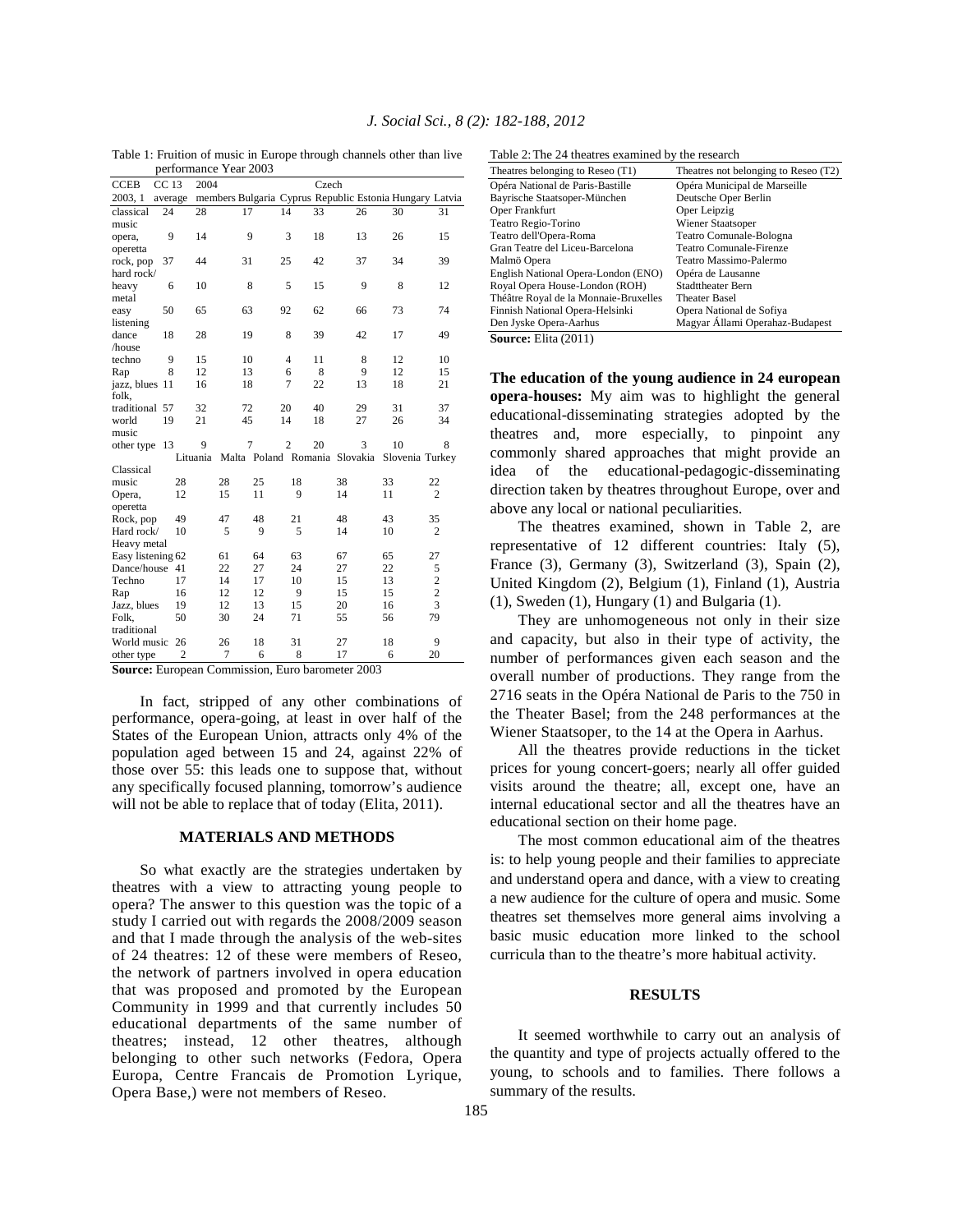**The numerical diversification of the projects:** While all the theatres examined try to enact suitable strategies for disseminating opera among the young, it is nevertheless quite evident that the quantity of interventions differs notably between one theatre and another. In the 2008-2009 season Leipzig organised as many as 31 different educational projects; the Royal Opera House in London offered 26, while the compatriate English National Opera arranged 7; the Théâtre Royale de la Monnaie in Brussels activated 22 projects, the Theatre in Basel 21. It can be seen that the number of initiatives offered for young people is not directly related to the size of the theatre. Bern, for example, whose theatre is decidedly small (750 seats), turns out to be more active (14 projects) than the Opéra in Marseille (1837 seats, 4 projects).

**The mediators between opera, theatre and the young:** The theatres seem to adopt differing strategies to attract young people to opera, sometimes assigning the role of decision-maker to the families, at others to the scholastic institutions. In some cases this choice appears to reflect a national characteristic: Italian theatres have concentrated almost exclusively on schools. The 22 projects offered by the theatre in Brussels are all destined for schools, as are the 2 in Budapest, the 4 in Marseille and the 3 in Lausane, while the Opéra de Paris destines 9 of its 18 projects to both schools and families.

**The types of young audience:** We found that the theatres address the vast majority of their projects to the age range 6-11 years; this is followed by 11-14, 15-19, infant schools (approx. 3-6), the university and, finally, teacher training courses. There are however certain differences between the theatres: while the Comunale in Bologna by far prefers the 11-18 age range, the theatre in Munich seems to favour younger groups (4-12 years).

**The proposals:** The projects for young people can be classified into six broad categories that we list here in order of numerical importance: 1. practical workshops (choral singing, dance, music and movement, instrumental practice, dramatizations, animated theatre, interactive games; production of texts, scripts, stagings,).2. Performances and participation in dress rehearsals, concerts and specific recitals, adaptations of operas. 3. Guides to the scheduled performances. 4. Interactive guided visits to the theatres, laboratories, the orchestra, in-house dance schools, theatre museums. 5. Meetings-debates, conferences, lectures. 6. Training courses for teachers.

 Generally speaking the schemes tend to favour a practical, hands-on approach to music, opera and theatre, an approach that becomes almost exclusive when the activity is addressed to the children of infant, primary and lower secondary schools. Taking part in performances, dress rehearsals or concerts still holds an important place among the strategies. Of particular significance for their notable immersion in the practical aspect are the projects of the theatre in Leipzig and the English National Opera in London, which also offer courses in choreographic invention, musical games, inventing stories, in make-up and dressing up in costumes, in puppet-sewing, sound exploration, storytelling.

 All in all, it can be said that theatres are tending to replace the traditional, more discursive guides to the opera (still addressed to young adults in conference form) with practical and educational workshops. This strategy is adopted at the theatres in Munich, Frankfurt, Rome and Barcelona, at the English National Opera in London, in Brussels, Helsinki, Aarhus, Marseille, Leipzig, Vienna, Florence, Palermo and Bern.

 The use of new technology is quite widespread and seems to be imposing itself as a means to replace *viva* voce: a live performance may often be substituted or integrated by a video projection. The use of new technology sometimes reaches incredible heights: Ópera Oberta, for example, is a project proposed by the Gran teatre Del Liceu in Barcelona that consists of a transmission effected through the intern*et al* lowing the students of the 41 universities involved in the project to watch the six scheduled operas live.

 There are also instances of theatres that are particularly sensitive towards the young disabled, offering workshops and representations for the blind or for children affected by autism or Asperg's syndrome (English National Opera in London).

 The results of our study highlight certain new trends that are invading the field of production. While certain 'classical' operas for children still seem to be highly successful, a particularly common practice is to make adaptations for children of operas that do not generally appear in the programmes of the theatre. Finally, mention should also be made of the operas by composers and artists who have been commissioned to write works especially for young people (a strategy adopted for example in Paris and Helsinki), this being an indication that the children's market is leading to the opening up of new communicative styles in the art of music.

**The didactic methods in the approach to opera:** It is possible to identify, at an international level, a school of thought that specifically deals with methods of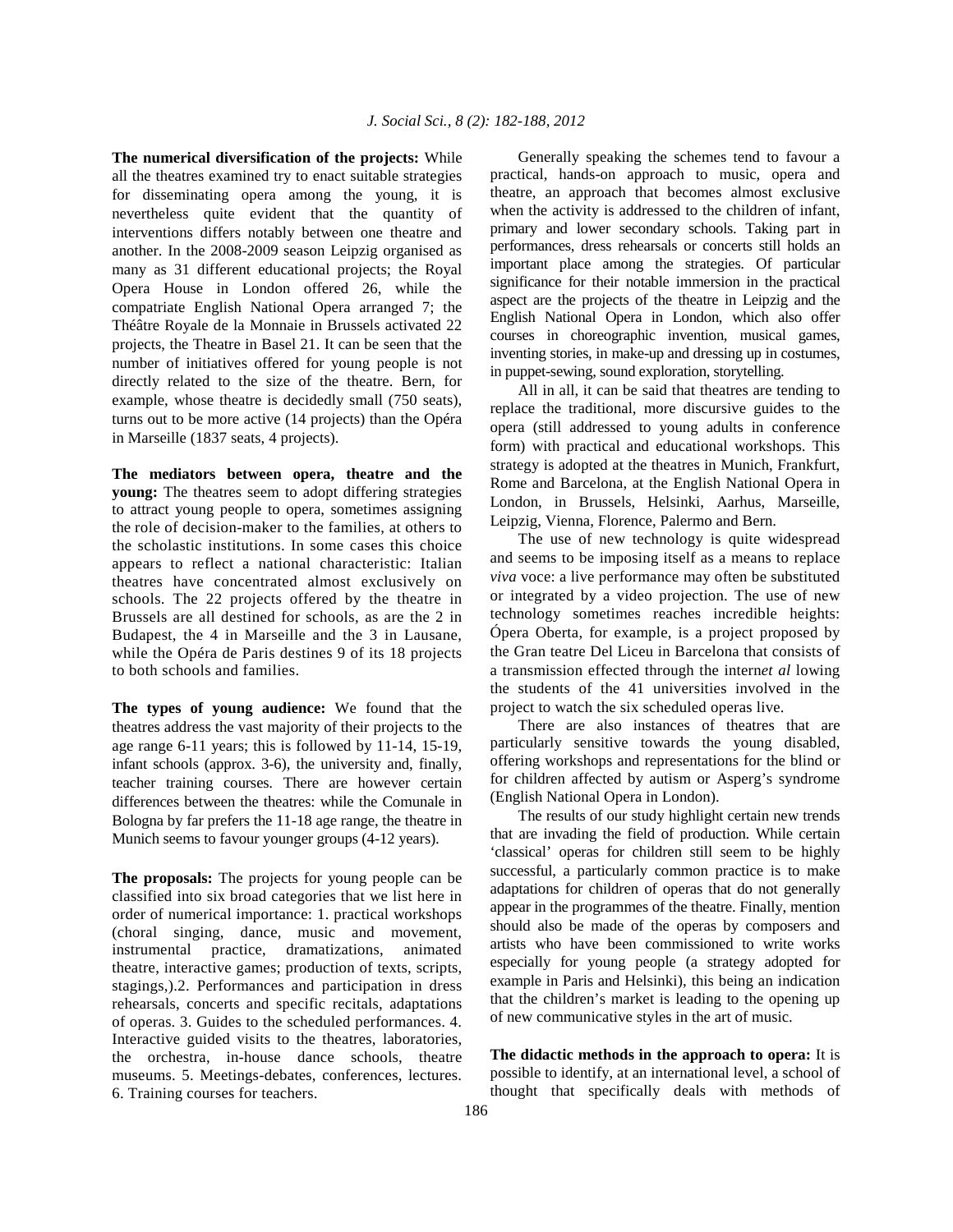educating young people towards opera. Defined by its advocates as the Scenic interpretation of music theatre, it pivots on the research carried out in the Department of music and theatre at the University of Oldenburg that has for some time also contaminated similar departments of the Universities of Müsterand and of Leeds, becoming the main point of reference for Reseo, the association to which a large part of the Education departments of European theatres belong.

 The Scenic interpretation of music theatre refers to a concept of a constructivist type based on action related to experience (Stroh, 2007; Brinkmann *et al*., 2010). It consists of a method of teaching, mainly addressed to opera-houses, aimed at orienting spendable activities in educational contexts, both scholastic and extra-scholastic, concerning musical theatre, opera and music. Active learning, together with the personal research for solutions guided at a distance by a teacher-tutor, who assumes the role of facilitator of what should result in self-learning, forms the basis of a method that explicitly refers to the constructivist pedagogy and the psychodrama technique proposed by Jacob Levy Moreno.

 The Oldenburg approach is characterized by a series of rigorously defined phases. These include a: moment of preparation, during which also the roles are assigned; a phase of Identification in the character of the personages; the Musical dramatization; the Mannerism, which involves the control of the posture, of the movements, of the facial expression, of the gestures, of the listening, of the performing style, but also the control of the sentiments and of the body language in relation to the musical interpretation; the Distancing oneself from the personage and finally the Reflections shared with all those participating.

## **DISCUSSION**

 The participation to opera, especially among young people and at least in over half of the States of the European Union, is much lower than international research has demonstrated by considering only classical music. The European theaters place more energy and financial resources in educational projects for children and youth than what the research has so far proved. The European theaters adopt common educational strategies to attract the young audience.

## **CONCLUSION**

 The lack of generational exchange that the Opera theatres themselves deem indispensable for their future survival has led to consider that tomorrow's audience will not be able to replace that of today.

To cope with increasing costs and decreasing youth audience, the Opera theaters of Europe have adopted common organizational and pedagogical strategies focusing their activities on educational projects involving the young audience through decision makers such as families, communities, associations and especially schools.

### **ACKNOWLEDGMENT**

 The research was conducted for a PhD thesis discussed at the University of Fribourg (CH) in February 2011: Elita (2011). La diffusione del teatro d'opera nelle giovani generazioni. Strategie delle istituzioni operistiche europee e principi didattici divulgativi. PhD thesis in Musicology and History of Musical Theatre presented to the Faculty of Arts, University of Fribourg (CH). 25th February 2011.

#### **REFERENCES**

- Baumol, W.J. and W.G. Bowen, 1981. Performing Arts - the Economic Dilemma: A Study of Problems Common to Theater, Opera, Music and Dance; a Twentieth Century Fund Study. 3rd Edn., MIT Press, Cambridge, ISBN-10: 0262520117, pp: 582.
- Bentoglio, A., 2007. L'attività Teatrale e Musicale in Italia: Aspetti Istituzionali, Organizzativi ed Economici. 2nd Edn., Carocci, Roma, ISBN-10: 8843043498, pp: 246.
- Bianconi, L., 2005. Parola, azione, musica: Don Alonso Vs Don Bartolo. IL Saggiatore Musicale. Olschki, Firenze.
- Brinkmann, R.O., M. Kosuth and W.M. Stroh, 2010. Methoden katalog der zsenische interpretation von musik und theater. Lugert Verlag, Handorf.
- Colbert, F., 2000. Marketing Delle Arti e Della Cultura. 3rd Edn., Etas, Milano, ISBN: 8845309797, pp: 318.
- Council Conclusions, 1997. Music in Europe (98/C 1/04). Off. J. Eur. Communities., 3: 16-17.
- Elita, M., 2011. La diffusione del teatro d'opera nelle giovani generazioni. Postal (Bolzano), Italia.
- Eurobarometer, 2003*.* New europeans and culture. PUBLIC Opinion in the Candidate Countries, European Commission.
- Farinha, C., 2007. The Europeans, culture and cultural values - special eurobarometer 278. LabforCulture, European Commission.
- Frabboni, F. and L. Guerra, 1991. La Citta Educativa. Verso un Sistema Formativo Integrato. 1st Edn., Cappelli, Bologna, pp: 206.